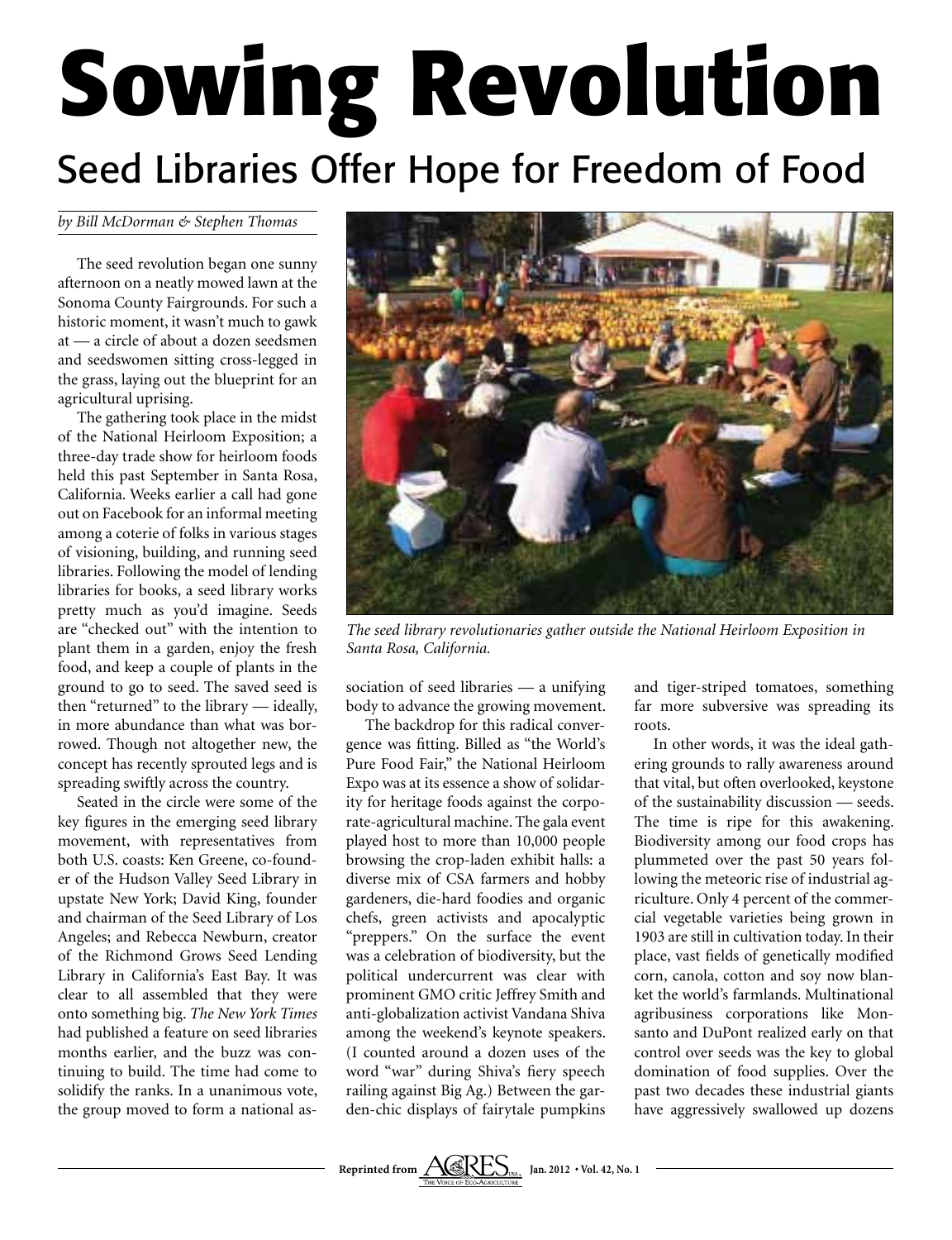## **Seed Libraries Across the United States**

BASIL (Bay Area Seed Interchange Library) — Berkeley, CA — *www.ecologycenter.org/BASIL* Hudson Valley Seed Library — Accord, NY — *www.seedlibrary.org* Native Seeds/SEARCH — Tucson, AZ — *www.nativeseeds.org* Richmond Grows Seed Lending Library — Richmond, CA — *www.richmondgrows.org* SLoLA (Seed Library of Los Angeles) — Los Angeles, CA — *www.slola.org* Westcliffe Seed Lending Library — Westcliffe, CO — *www.westcliffegrows.weebly.com*

For information and resources to start your own seed library, visit Richmond Grows online: *www.richmondgrows.org/create-a-library.html*

of smaller seed companies in a cutthroat race for market supremacy. According to the latest figures from the ETC Group, a sustainable agriculture think tank, Monsanto sits at the top of the raking with 27 percent of total seed sales worldwide.

The current paradigm of food — centrally controlled by profiteering corporations and besieged by the life-destroying government policies that support them — stands in stark contrast to the sovereign agriculture of our ancestors. Seed saving is an ancient tradition with a lineage stretching back 12,000 years. But in less than a century's time, this once fundamental part of the human experience has largely disappeared. The transition from rural agrarianism to urbanization has led to increasingly fewer people growing food and interacting with seeds. When the industrial storm of the "Green Revolution" gave rise to mammoth-scale monoculture farms, saving one's own seed for replanting became far too cumbersome a prospect — not to mention, genetically undesirable and contractually illegal with the advent of hybrids and gene patenting. In just a few generations, both the time-honored knowledge of seed saving and many irreplaceable seeds are nearing extinction.

It is no small matter, then, that we are witnessing a resurgence of interest in heirloom crops. A consciousness shift is taking place around the politics of food in the modern world. People are waking up to the battle raging over our dinner plates and realizing that victory hinges upon who controls the tiny seeds that are the source of all sustenance. To restore our freedom over food, it is essential that every community have access to a collectively owned treasure chest of seeds. Seed libraries represent our best hope for reclaiming this independence. As an added benefit, they boost regional biodiversity and resiliency by encouraging the cultivation of new crop varieties adapted to local growing conditions. With global temperatures on the rise and financial markets plummeting, a robust network of community foodsheds to replace the shaky monolith of industrial agriculture has become imperative for human survival.

The seed library story begins, appropriately, with a rebellion. In late November 1999, thousands of anti-globalization activists descended on Seattle to protest a meeting of the World Trade Organization. The massive demonstrations shut down the city for days. Sascha DuBrul, a 24-year-old activist and New York native living in Berkeley, took part in the protests and returned to California charged with excitement. "It was a really vibrant time," he recalls. "Here in the Bay Area, there were all these amazing projects starting up that are still around."

Seeds were DuBrul's newly discovered passion. While interning at a CSA farm in British Colombia the previous year, he became fascinated by the invigorating genetic relationships that arose when



*The Richmond Grows Seed Lending Library and its founder, Rebecca Newburn.*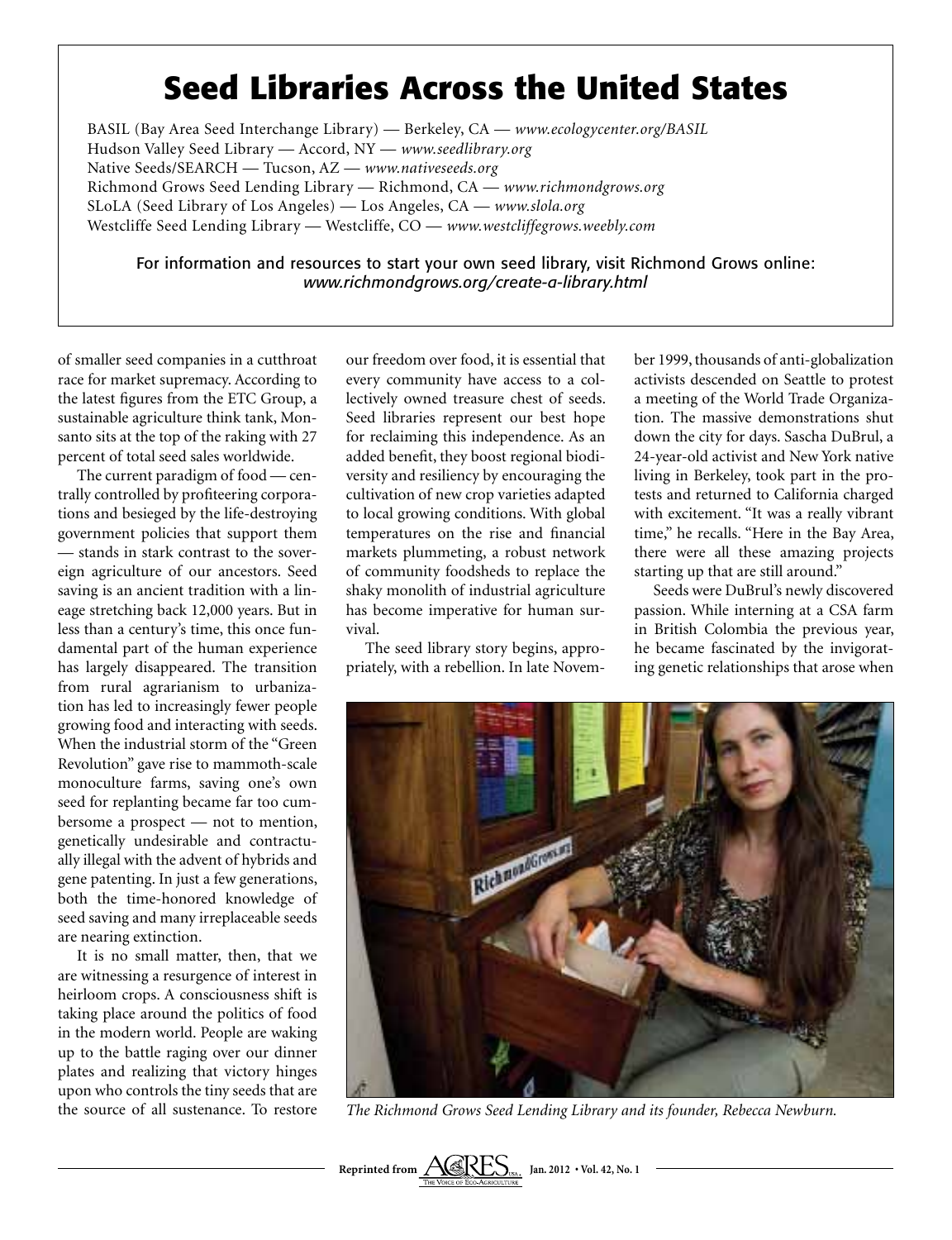domestic crops intermingled with their wild relatives. Diversity was the key to the health of a community, he realized, be it plant or human. This idea had great relevance to urban spaces where people live in close quarters but thrive on cultural differences. "I had this vision of articulating the relationship between biological and cultural diversity, and bringing that idea to kids in the city," says DuBrul.

That opportunity soon came following a Faustian deal between the University of California at Berkeley and the Swiss agribusiness giant Novartis. One of the first decrees under the alliance was for the eviction of an on-campus CSA farm to make way for trials of genetically modified corn. "There were all these seeds left over in a cabinet and nothing was going on," recalls DuBrul. "So I thought, 'Hey, why don't we start a seed library?' We could have a collection of seeds that people can take out, and then have regular seed saving workshops where gardeners can come and learn the basic techniques." His vision quickly blossomed into the first seed lending library: the Bay Area Seed Interchange Library, or BASIL.

DuBrul counts an unlikely pair of inspirations behind his BASIL project: Gary Paul Nabhan, co-founder of Native Seeds/SEARCH and father of the local food movement, and the Black Panthers. "Reading [Nabhan's] book *Enduring Seeds* rocked my world," he says, "and the Panthers had this history of community controlled movements where people took over their communities for their own." Over the next nine months BASIL flourished out of the nonprofit Ecology Center as a grassroots hub for seed saving and self-reliance in the Berkeley community. But DuBrul, who suffers from bipolar disorder, found himself unable to see the project through. The pioneering seed library was kept alive as an annual seed swap while its founder moved on to other ventures.

Years later, in 2003, DuBrul was working on another small farm, this time in upstate New York. During a trip to the local Gardiner Public Library, he met a young librarian named Ken Greene. The two had a common interest in agriculture, and DuBrul told his new friend about BASIL. The connection set Greene's mind running. "What does loss of genetic diversity mean?" he mused. "For me, there were two stories that were being lost: the genetic story told from the seeds we grow and save, and the cultural story that goes along with them." There was a profound connection between the seemingly disparate worlds of books and seeds, he realized. Both represent incredible repositories of information, cultural wealth, and history. Much like books went out of print and disappeared from circulation, genetic diversity among seeds was rapidly fading away as gardeners and farmers stopped seeking out and cultivating unique varieties. The solution was suddenly obvious. Greene proposed to his director, an avid gardener herself, his idea of adding seeds to the branch's catalog. She assented, and a seed library inside a public library was born.

The Gardiner Seed Library met with enthusiasm from the community. Before long, Greene was teaching seed saving classes to encourage more participation. For five years the project grew steadily under his direction. But the small town librarian was imagining bigger things. He'd long dreamed of becoming a farmer, and his intensive relationship with seeds had opened up some new ideas.

In 2008 he uprooted his seed project from the Gardiner library and set up shop on two acres of farmland in Accord, New York. Called the Hudson Valley Seed Library, the new venture is different in some notable ways. For starters, the library is organized and run online, opening it up to a much broader community of users. This strategy appears to have real merit; within its first year of operation, membership swelled from 60 to 500 people. Anyone can buy seed off the website, but for an annual fee of \$25 members receive ten free seed packs and gain access to an expanded "Library" collection. "If we were going to commit ourselves to running the library full time, we had to come up with



*Sascha DuBrul, founder of the BASIL seed library, winnows chaff from fresh seed.*

a way to make it financially sustainable," says Greene about the paid membership structure.

Together with his partner Doug Muller, Greene personally grows a portion of the seed he offers. Much of the remaining stock is sourced from a network of small, conscientious farms growing under the same seasonal conditions. Having a dependable source of fresh seed is important for the operation; returns to the library are not required, and getting people to follow through on returning seed has been a challenge. Greene identifies this as part of a cultural mindset he is working to change. As a new incentive program, library members who return seed will receive a discount on their next year's membership fee. "A lot of people are just more comfortable buying something every year," he says. "We're trying to encourage them to take the responsibility of being a producer."

As the Hudson Valley operation ramps up, another front in the seed revolution is brewing on the opposite coast. The Richmond Grows Seed Lending Library opened for business in the spring of 2010 inside the main branch of the Richmond Public Library in California's East Bay. Colorful signs hanging prominently above a repurposed card catalog cabinet instruct users in the process of checking out seeds from

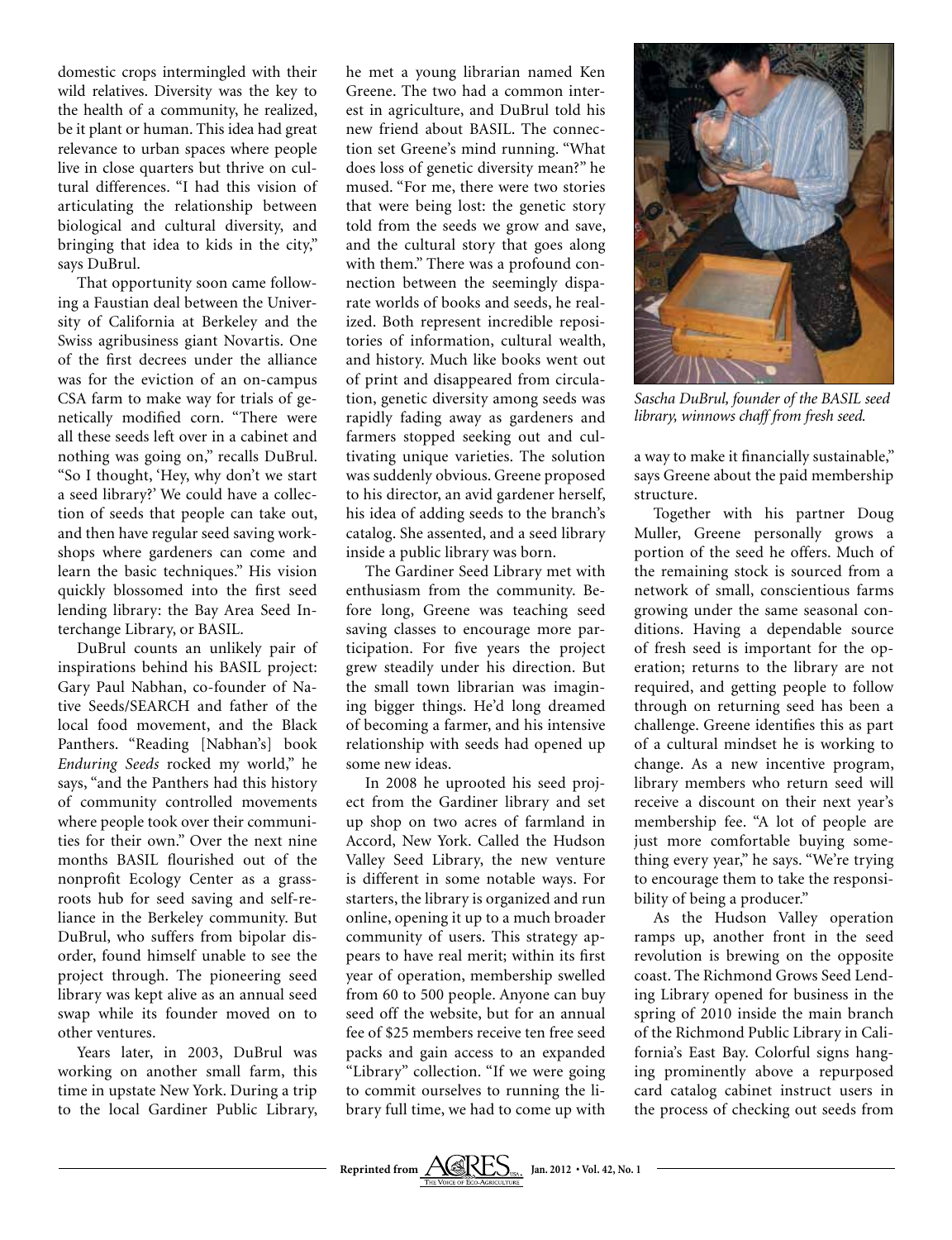drawers labeled "Super Easy," "Easy," and "Difficult." Beans, peas and peppers rank among the beginner's veggies, while out-crossing crops like corn and squash are reserved for more advanced seed savers.

Richmond Grows is the brainchild of Rebecca Newburn, a middle school science-teacher-turned-communityactivist who has taken up the mantle for local seed sovereignty. While her public library model has a clear precedent in Ken Greene's Gardiner project years prior, Newburn came up with the concept independently. And the coincidental connections don't stop there. The germ of the idea, in both cases, can be traced to the same inspirational source: Sascha DuBrul. After spending time volunteering at DuBrul's now 12-yearold (and still kicking) BASIL organization, Newburn was encouraged to start a community seed project of her own. "I really love the work they are doing at BASIL and wanted to make it more accessible to the general public," she explains. "So I created a seed library in my local public library."

In many ways, hosting a community seed reserve inside a pubic library is a match made in heaven. Maintaining any sizeable collection of seeds is first and foremost a challenge in organization. Varieties must be kept separate and neatly cataloged, with all relevant data such as harvest dates accurately recorded. This type of work — organizing complex collections of information — is, of course, what libraries do best. Furthermore, the long-standing legitimacy of the library as an American institution could play a crucial role in the safekeeping of these collections. It could very well come to pass that lawmakers doing the bidding of Big Agriculture decide to crack down on these opensource community seed vaults. Imagine

the scandal and outrage that would ensue if the USDA ran a campaign raiding public libraries to confiscate their seditious seeds.

For libraries across the country facing steep declines in users, adding a seed library to their services makes a lot of sense to attract new visitors. With the right vision, these increasingly marginalized public spaces can be transformed into vibrant community hubs for sustainability and self-reliance. The Richmond Grows Seed Lending Library is a shining example of this vision bearing fruit. In addition to hosting seed saving workshops and events, the group has set up a demonstration garden on the library grounds where people can stroll through and watch seed harvesting in action.

Following the success of Richmond Grows, more and more libraries are beginning to crop up. "The idea is spreading fungally," says Newburn. "There are about 30 other libraries that we've heard of that are in progress. Communities want to have access to healthy, locally grown and adapted seeds." So far, many newly established seed libraries are concentrated in California, but the word is getting out. An article in the April 2011 issue of the trade magazine *American Libraries* heralded the rise of seed libraries as a promising trend in the industry. To help nurture this blooming phenomenon, Richmond Grows has added a "Create a Library" page on their website with step-by-step instructions for getting started, alongside a comprehensive kit of downloadable signage, labels, and brochures.

While the public library is an ideal home for a local seed collection, it isn't the only game in town. Ken Greene's Hudson Valley project started out among the bookshelves but eventually morphed into a very different model:

"Seed saving is an ancient tradition with a lineage stretching back 12,000 years. But in less than a century's time, this once fundamental part of the human experience has largely disappeared."

## Native Seeds/ SEARCH presents **Seed Library School**

- Seed School is an innovative six-day immersion into the history, science, and business of seeds.
- s April 12 April 14, 2012, Native Seeds/SEARCH welcomes Rebecca Newburn of Richmond Grows for a special three-day Seed Library training. Seed School and its offshoots (Grain School and Fruit School) are held at the Native Seeds/SEARCH Conservation Center in Tucson, Arizona. To register for an upcoming session, visit: *www.nativeseeds.org.*

a paid membership service hosted online. Likewise, the Seed Library of Los Angeles, or SLoLA, which opened last year at Venice High School's nonprofit Learning Garden, accepts new lifetime members for a nominal fee of \$10. In Greene's view, there is no "one way" to run a community seed project. Just as local library branches are tailored to best serve their communities, seed libraries are taking on their own uniquely adapted designs. "That's one of the most exciting things about what's happening with local seeds right now," observes Greene. "Everyone can do it differently."

Regardless of its structure, the arrival of each new seed library represents a new, radically decentralized approach to food security. Those at the vanguard of the movement recognize the revolutionary importance in their work. "No one is demanding any transparency or accountability from the big seed companies," says Greene. "More and more, the only way we will have any kind of seed sovereignty is by saving our own seeds and sharing them." Newburn agrees, pointing to the spread of seed libraries as the key to sustainability in an uncertain future: "We're seeing the rebirth of